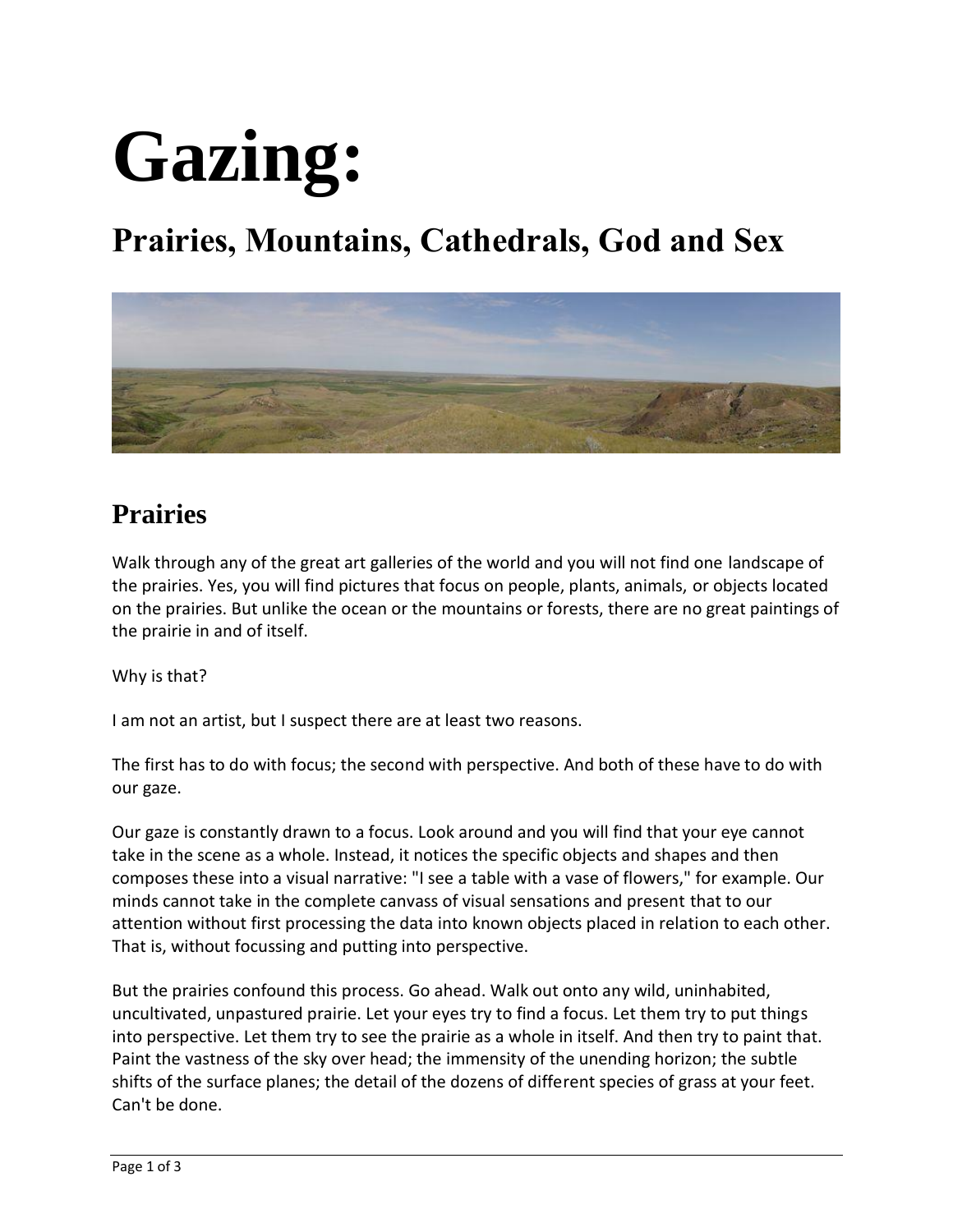# **Gazing**

On the prairie, nothing is foreground; all is background.

#### **Mountains**

Mountains on the other hand practically shout out, "Look at me! Don't look there, look here!" Our gaze is constantly drawn to a focus. The landscape is nothing but perspective. Go ahead, try and paint the vastness, the immensity, the subtlety, the detail of a mountain. It cannot not be done. Painting a mountain is a piece of cake.

### **Cathedrals**

Cathedrals are like mountains. They are human-built replicas of vastness, immensity, subtlety, and detail. Like mountains, they are spaces of awe and wonder.

Like mountains they habituate our gaze to focus and assess; to select an object as foreground.

There is nothing human-built that replicates a prairie. There is nothing human-built that gives rest to the constant craving of the habituated gaze to focus and create narratives of perspective, of foreground and background.

### **God**

In the beginning, so the story goes, humans had no knowledge of good and evil.

There was fruit provided for them to eat, so I imagine they had experience of desire.

But without knowledge of good and evil, without any sense of the shame that comes from knowing wrong, perhaps their gaze was able to desire without turning the other into an object, into a means to an end. Everything just was what it was in its own self. Their gaze did not assess and evaluate. They saw with delight but not with covetousness. They desired to experience but not to possess.

It is interesting, so the story goes, that when the first humans did gain knowledge of good and evil, their gaze SAW that they were naked. How could this be? Were they not naked all along?

But knowing good and evil, their gaze could now no longer simply see; their gaze now also assessed. Desire could no longer simply delight; it also objectified. Their bodies were no longer just what they were in themselves. Knowing good and evil, their gaze saw that their bodies were naked. And they were ashamed.